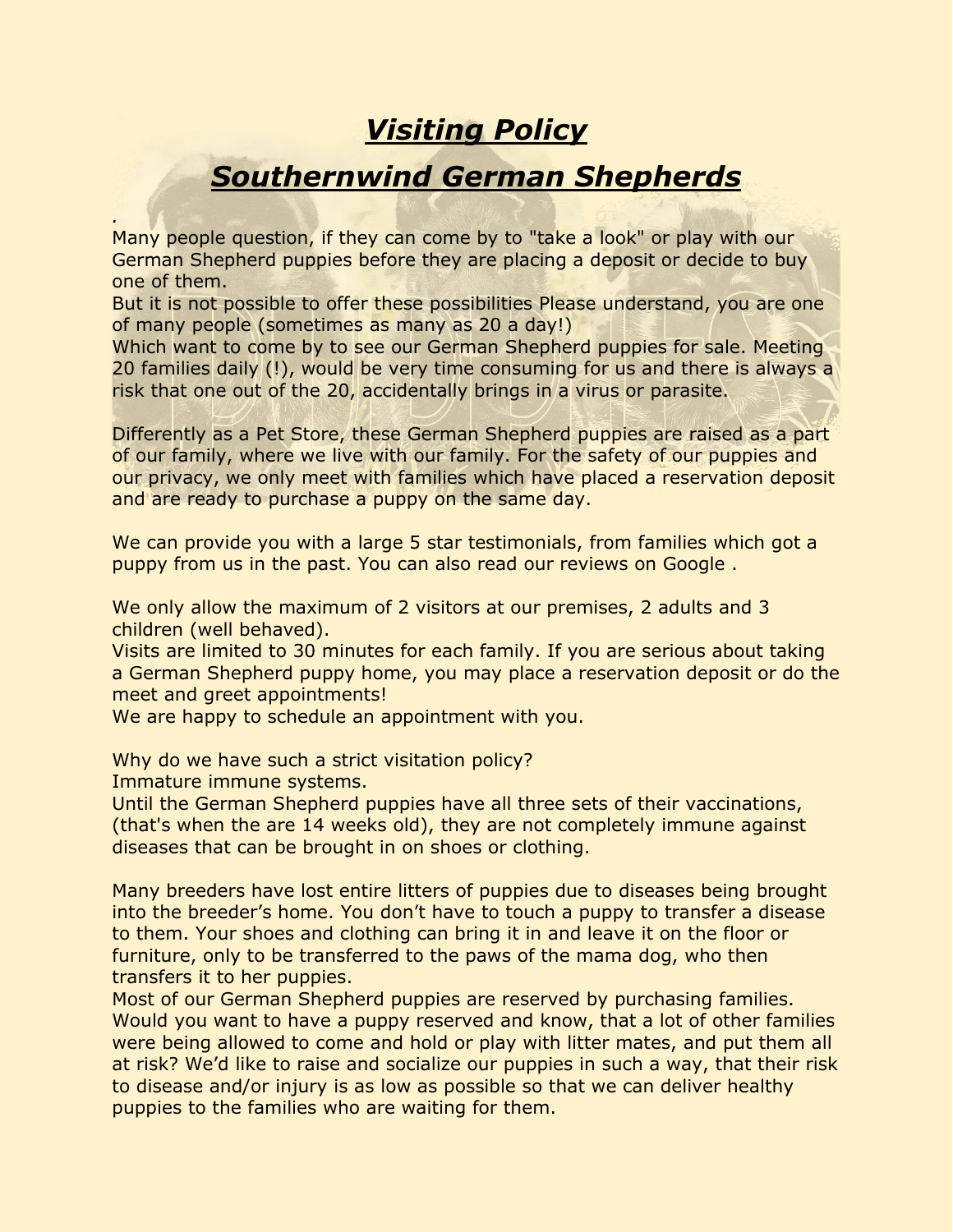Schedules and Personal Safety We have a normal life that includes jobs/business home and property needs, Horses, Grandchildren, Friends, church and other responsibilities in addition to caring for our puppies and dogs.

Our daily lives are very busy and accommodating the many requests we receive from public to come by and visit just isn't possible. This is why visiting is reserved only for those, who have deposits on a particular litter or are interested in purchasing a German shepherd puppy on the same day.

We enjoy meeting the families who have reserved a puppy, once the puppies are old enough to safely be visited. BUT it's a totally different situation to receive an email or phone call from a random stranger who is passing through asking to come by and see our dogs and puppies.

Not only is this a risk to personal safety, but it would also compromise our home environment, which we appreciate and love and want to protect. Our Dogs are our Lifestyle and we have to control the safe environment, which is also our Home. Thank you for your understanding!

*What is the "Meet and Greet" you may schedule visit with the cost of 100.00 for a 45 minute visit were we will offer information and show our facilities*

*Please understand, you are one of many people which want to come by to "first see" our German Shepherd puppies for sale. Meeting multiple families daily, would be very time consuming for us and there is always a risk that one out of them, accidentally brings in a virus or parasite.*

*We are not a store, these German Shepherd puppies are raised as a part of our family, where we live with our children.*

*For the safety of our puppies and our privacy, we only meet with families which placed a reservation deposit or booked a Meet Greet appointment.*

## *MEET & GREET APPOINTMENTS*

*We understand that some families are not familiar with the German Shepherd breed and have to meet them first, before purchasing a puppy from Southernwind German Shepherds, or have to meet a few of our puppies to see which one is the right German Shepherd puppy for them.*

*These families are able to book a 45 minute visit for \$100 (non-refundable) for our time and detailed consultation. You have the chance to play with our available German Shepherd puppies and ask as many questions as they want. Note: this deposit won't reserve a specific puppy.*